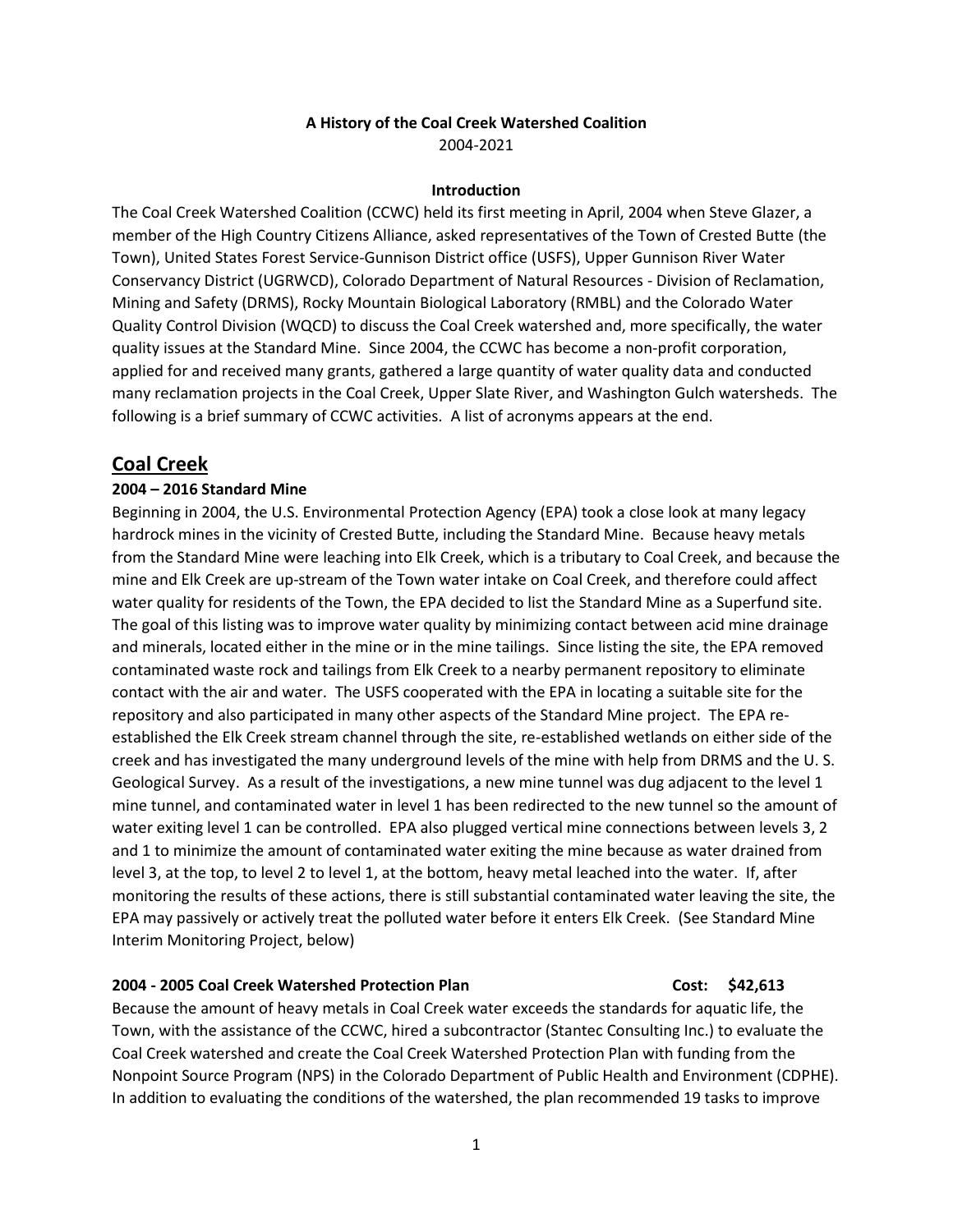water quality. CCWC and its numerous partners have accomplished many of those tasks and this History of the Coal Creek Watershed Coalition summarizes many of those completed tasks.

## **2004 – 2021 Water Quality Monitoring Cost: \$677,187**

Evergreen Analytical Laboratory donated over \$3,000 of services to analyze water quality samples from Coal Creek for heavy metals in 2004. In 2005 the EPA sampled water quality to characterize the Standard Mine's impact in Elk and Coal Creeks. The analyses included information on metals, volatile organic compounds and nutrients.

In June 2006 the EPA and CDPHE trained volunteers to take water samples. Since 2006, CCWC, using contractors, and volunteers from the USFS, National Park Service, RMBL, U.S. Moly Corporation, Crested Butte Community School, Volunteers in Service to America, the Town and the public, has collected nearly 1,400 samples of water in the Coal Creek watershed. The samples have been taken at an average of 20 sites in Coal Creek and its tributaries, up to five times per year. EPA analyzed those samples for heavy metals. Water samples were also sent to the City of Gunnison laboratory to analyze the water for total coliform and *E. coli*. From 2010 to 2012 CCWC analyzed 20 samples for water quality at the Iron Fen, which is located between Elk Creek and the Town. In 2014 CCWC did a focused sampling for arsenic around the Irwin Y. CCWC uploaded the data into the Colorado Data Sharing Network (CDSN) for public use. CCWC also contracted with Bugs Unlimited to evaluate the health of the creek by indentifying and counting the number of macroinvertebrates (aquatic insects) in the creek at 8 sites in 2005, 2006, 2011 and 2013.

Detailed analysis of the early findings can be found in the Coal Creek Watershed Water Quality Reports from 2006 – 2009 and 2016. The water samples collected by CCWC have shown that levels of cadmium, copper, lead, manganese, and zinc exceed aquatic life water quality standards at some of the sites sampled. Manganese concentrations exceed the drinking water standard. However, the manganese drinking water standard is a secondary standard to protect against corrosion and scaling within distribution systems and other aesthetic issues, and does not indicate a risk to human health. Additionally, manganese is removed by the Town's drinking water treatment system.

Financial assistance for water sampling and analysis was provided by the NPS program, EPA, the Town, CDPHE-WQCD, DRMS, Gunnison County, Colorado Healthy Rivers Fund (CHRF) the U. S. Park Service, UGRWCD and Mt. Emmons Mining Company (MEMC). Poponi Contracting lead sampling efforts until 2011 when CCWC hired Alpine Environmental Consultants (AEC) to coordinate and ensure all sampling efforts are conducted appropriately. (Anthony Poponi was the Project Manager, and later the Executive Director of CCWC from 2006 through 2012.) (From 2012 to 2020, Zach Vaughter, who began as a Volunteer In Service to America (VISTA) volunteer, was the executive Director of CCWC. In 2020 Ashley Bembenek, who owns AEC, became the Executive Director of CCWC and Arable Earth, LLC (AE) has been leading sampling efforts since 2020)

## **2005 - 2009 Forest Queen Mine Cost: \$6,260**

In 2005 and 2006, an assessment team from the EPA collected soil, water and sediment samples at the Forest Queen Mine. The EPA assessment concluded there was potential for the contaminants associated with the mine to cause localized toxicity to aquatic organisms. In the summer of 2009,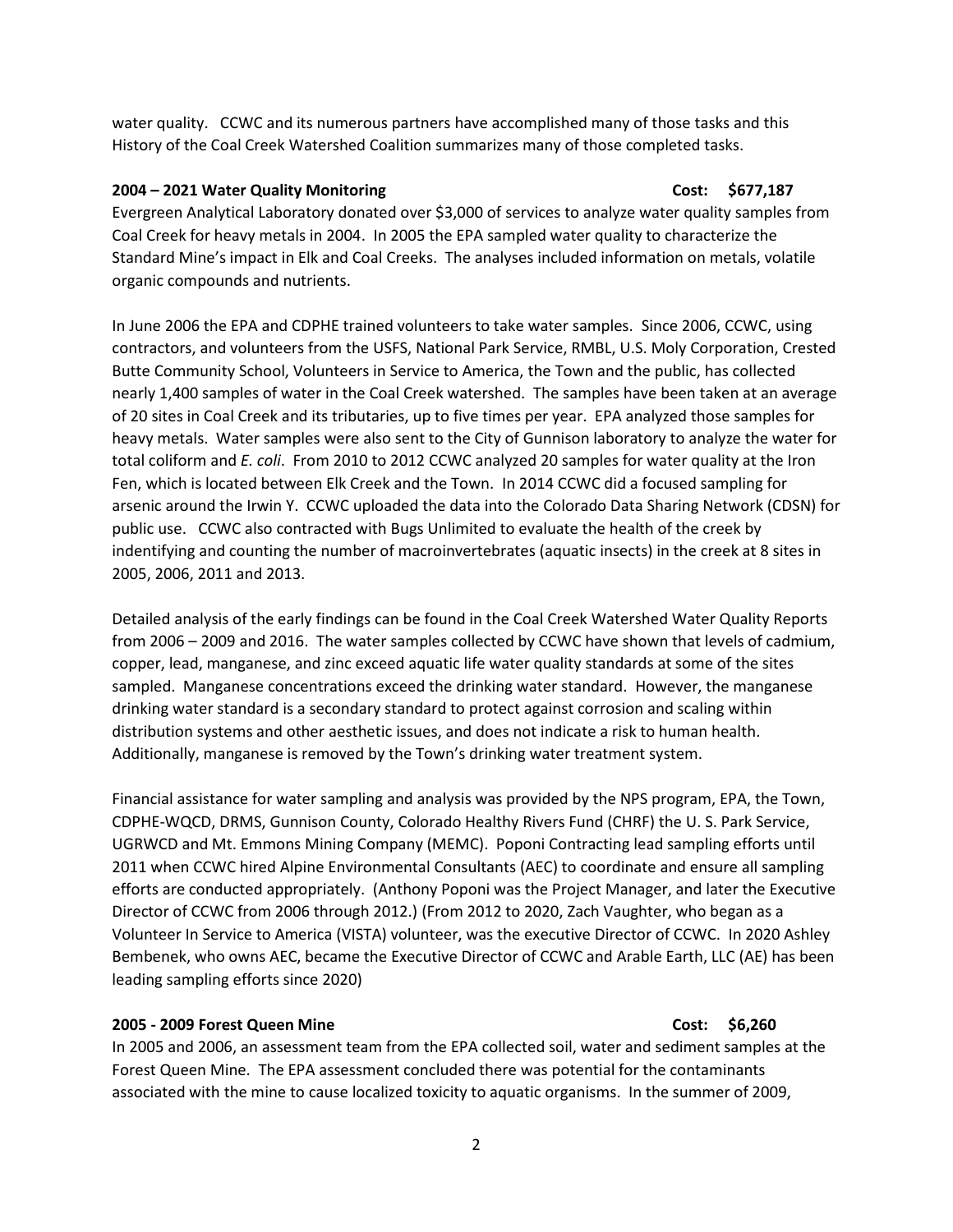funding from DRMS was used to collect additional sediment and water samples at the mine and in adjacent areas. Samples were collected from Coal Creek, tributaries to Coal Creek, man-made ponds, waste rock piles, soils at the site and sediment from the ponds. These water quality samples confirmed the EPA's findings of limited water quality impairments. With the exception of a few aluminum results in June, all detections were below chronic standards. Waste rock and sediment also contained evaluated levels of contaminants. High lead concentrations were reported at the former battery storage site. ACZ Laboratories analyzed the sediment samples and Poponi Contracting removed 63 abandoned batteries from the Forest Queen Mine adit. The batteries were transported to a reclamation facility for recycling.

### **2008 - 2015 Inactive Mine Characterization Cost: \$2,909**

CCWC hired summer field staff to collect water quality and sediment samples at four abandoned mine sites located in the Coal Creek watershed. These locations were identified by DRMS as potential sources of water quality impairment. Metal concentrations in water and sediment samples were relatively low and did not suggest additional action was required. DRMS and NPS funded this project.

## **2009 Coal Creek Riparian Assessment Cost: \$22,250**

CCWC hired Bio-Environs, LLC and Bugs Unlimited, LLC to work with Dr. Kevin Alexander, Ph.D., to do a Riparian Assessment of the Coal Creek watershed with funding from the Colorado Water Conservation Board (CWCB). Dr. Alexander's expenses are not included in the cost above. The Assessment identified the following priorities:

- Reclamation and restoration of the Forest Queen Mine and stream/riparian area
- Sawdust and trash removal, revegetation and restoration of water flow at the Ender Lumber Co. mill site, located near the Kebler Pass turnoff to the Ohio Creek Road
- Implementation of roadway best management practices (BMPs) and stream/riparian restoration along Coal Creek, between Splains Gulch and the Irwin Forks
- Restoration and engineering of the stream/riparian zone through the Town to produce a "greenbelt" and to improve human safety
- Cattle management and stream/riparian restoration on the Crested Butte Land Trust Confluence Parcel (confluence of Coal Creek and the Slate River)
- Noxious weed removal in the lower portion of the watershed to prevent the weeds from displacing native riparian plants, maintain biological diversity and maintain ecological functions of the riparian areas
- Removal of the coke ash that is covering vegetation in the riparian zone west of the Town
- Engineering of diversion structures to reduce riparian and instream disturbance from repeated ditch diversion maintenance with heavy equipment in the creek
- Flow management of the Keystone Mine outflow to reduce the erosive forces in the riparian area
- Reduction in the amount of sediment entering Coal Creek from the Kebler Pass Road

• Restoration of part of the Mount Emmons Iron Fen wetland and removal of the man-made diversion CCWC and its numerous partners have accomplished many of those tasks since 2009. (See below)

## **2009 - 2015 Analysis and Evaluation of BMPs for Coal Creek Cost: \$5,510**

# The Community Foundation of the Gunnison Valley and the NPS program provided financial assistance for Schmueser Gordon Meyer, Inc. and Poponi Contracting to analyze water pollution issues and develop BMPs to improve water quality in Coal Creek.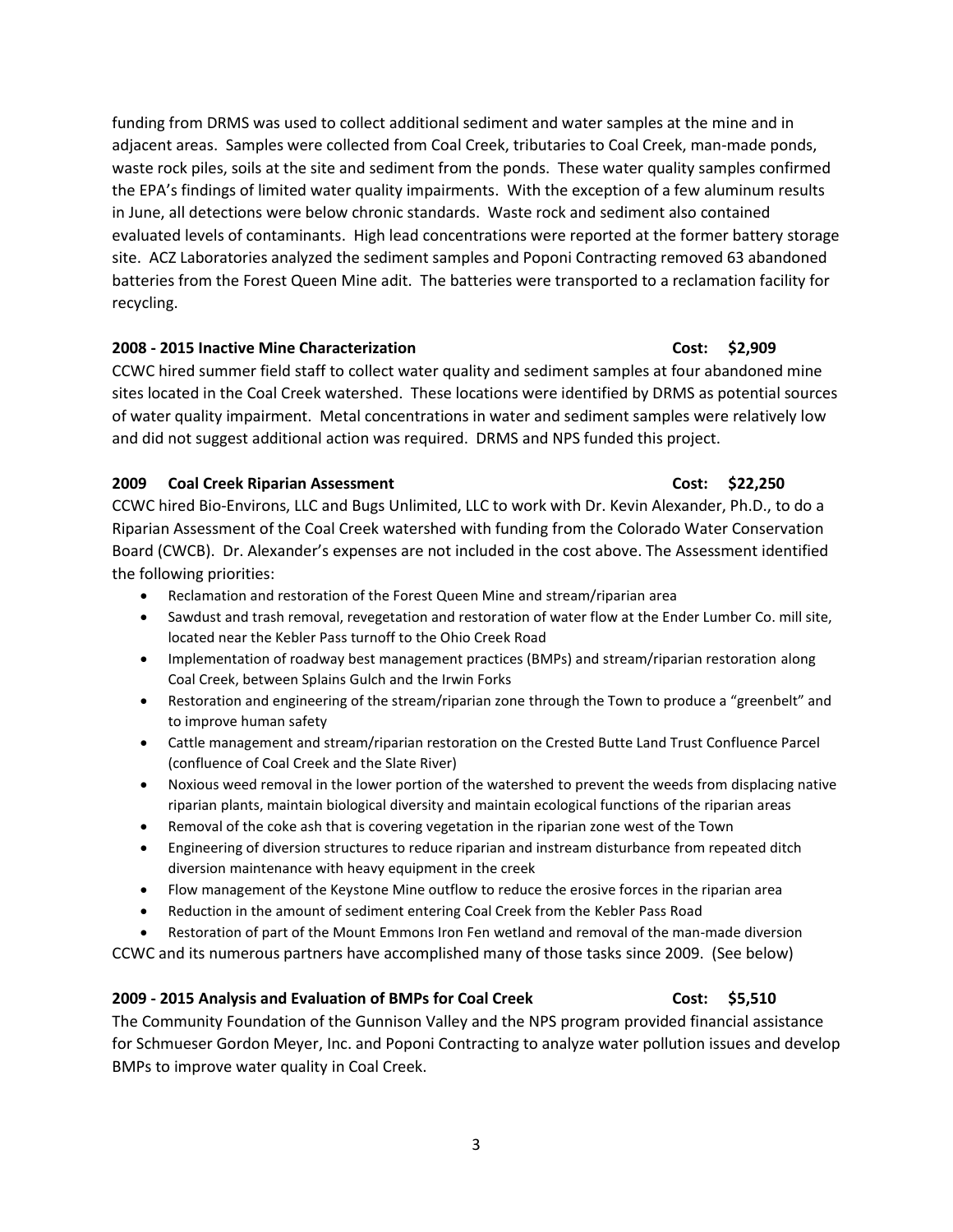### 4

### **2009 - 2013 BMP implementation Cost: \$40,159**

With funding provided by the NPS program CCWC contractors including: East River Earthscapes, Poponi Contracting, Seeds of Life, Christopher Klein Construction, Zach Vaughter and Kelly Haun installed BMPs to reduce erosion and sedimentation caused by Kebler Pass Road and steep roadside slopes. Thirty check dams were installed in the Kebler Pass Road ditches, twenty ditch guards and approximately 7,000 sq. ft. of erosion control mats were installed on steep slopes adjacent to the Kebler Pass Road to address eroding areas and encourage grasses to grow. Three drain inlet filters were installed in stormwater inlets in the Town. During the summer study period, 1,539 pounds of sediment were collected from the check dams and inlet filters. A sample was analyzed for nitrogen and phosphorus content. The results indicated that phosphorus and nitrogen loads were reduced by approximately 3.74 and .29 pounds, respectively, during the three-month study. After Michael Blazewitz, of the Measurable Results Program, and AEC completed the "Measurable Results Project, Coal Creek Restoration Project, Crested Butte, CO, 2011 Monitoring Report" (MRP) it was determined that sediment mobilization and deposition from Kebler Pass Road was much lower than originally anticipated.

### **2010 Educational Signage along Coal Creek Cost: \$ 1,035**

Gunnison Ironworks and Dixie Graphics made five signs designed to educate the public about Coal Creek's ecosystem services, such as providing drinking water, aesthetic value, etc. CCWC erected the signs along Coal Creek in the Town. The project was paid for by the CHRF.

## **2011 - 2012 Pave Portion of Kebler Pass Road Cost: \$23,619**

Gunnison County Public Works provided most of the funding and did the work and the NPS program provided \$23,000 plus administrative costs to chip-seal 1.9 miles of the Kebler Pass Road where it crosses through a large wetland near the Y at Irwin. The purpose of the chip-seal was to reduce sedimentation into Coal Creek and minimize the magnesium chloride being applied by the county from entering the creek where road buffers are minimal.

The MRP evaluated the results to see if the chip-seal was effective. Although the MRP determined that chip-sealing the gravel road surface created a net increase in the amount of runoff generated because paved roads do not allow water to infiltrate into the soil or sediment below, the increased runoff did not result in measureable increases in sediment production.

## **2011 - 2012 Riparian Workshop Cost: \$1,893**

A workshop was held to educate residents and homeowners to plant native vegetation, promote responsible stewardship of private property and promote residents' role in protecting and restoring these areas to protect and improve water quality along the riparian corridor of Coal Creek, within the Town. NPS provided the funding. There were 29 attendees and the UGRWCD repeated the workshop in Gunnison.

### **2011 - 2012 - Halazon Ditch Headgate Reconstruction Cost: \$20,265**

With funding provided by the Town and the Colorado Watershed Restoration Program (CWRP), CCWC hired Spalone Construction, Crane Associates, JCI Construction and Grand Junction WinWater to reconfigure the headgate and diversion for the Halazon Ditch, located west of the Town, to protect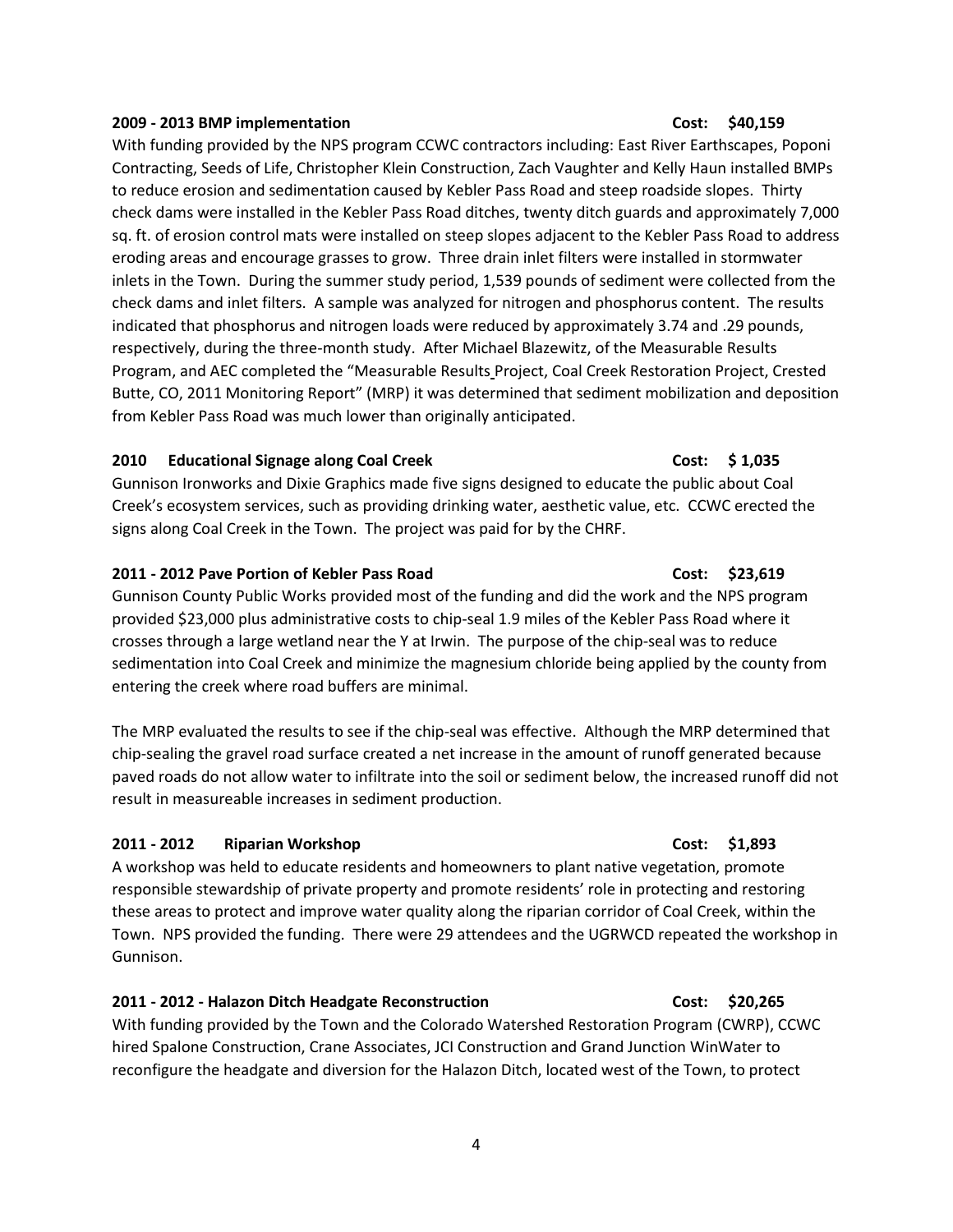water quality in Coal Creek. The reconfiguration should result in less heavy equipment entering the creek to reinforce the diversion each year.

### **2006 – 2009 Water Quality Reports Cost: \$4,993**

Poponi Contracting, Logan Reese, and Amy Weinfurter prepared annual water quality reports, based on water quality sampling in the Coal Creek watershed.

## **2011 - 2013 – Confluence Parcel Riparian Habitat Improvement Cost: \$11,243**

A fence was erected to keep grazing cattle off the banks of Coal Creek and out of the Slate River, near their confluence, to improve riparian habitat and reduce sedimentation. Since the fence was erected, vegetation at the site has recovered voluntarily.

In 2012 Alpine Ecological Resources LLC (AER) and Ecometrics completed a detailed study of Coal Creek within the Confluence Parcel. The 2012 study indicated that grazing impacts may not have been as severe as indicated in the 2009 Riparian Assessment report. The 2012 study also indicated there were some sediment transport issues and recommended moving the creek channel to the west, away from Gothic Road, to allow the stream to meander without compromising the road. The CCWC was given an Award of Excellence in Riparian Management from the Colorado Riparian Association in 2012 for the CCWC efforts at the Confluence parcel. Funding for these studies and activities was provided by the CWRP and NPS.

### **2011 - 2018 Mt. Emmons Gossan Assessment Cost: \$32,479**

The gossan is a naturally occurring feature composed of limonite and other iron oxides. It is located northeast of the Mt. Emmons Iron Fen. A fire in 1978 on the AMAX Mining Company property burned portions of the gossan. Forty years later, the remaining vegetation is sparse. The gossan contributes metal loading to Coal Creek. In 2011 the CCWC began assessment and design work to revegetate the gossan. AER, ACZ Laboratories, Western Native Seeds, Crane Associates, Dean Bennet Supply Company, Western Biochar, Andrew Arell, Zach Vaughter, Zach Guy, Bugs Unlimited and Poponi Contracting collaborated to evaluate the soils, surface water and groundwater of the gossan and then use high altitude seed mixes, biochar chips, and other supplies for test plot construction to evaluate different potential mixtures of seeds and fertilizers which would best help re-vegetate the gossan and reported the findings. NPS provided the funding.

### **2013 - 2014 TMDL Review Cost: \$2,190**

Total Maximum Daily Load (TMDL) is a regulatory term in the U.S. [Clean Water Act,](https://en.wikipedia.org/wiki/Clean_Water_Act) describing the maximum amount of a [pollutant](https://en.wikipedia.org/wiki/Pollutant) that a [body of water](https://en.wikipedia.org/wiki/Body_of_water) can receive while still meeting [water quality](https://en.wikipedia.org/wiki/Clean_Water_Act#Water_Quality_Standards_Program)  [standards.](https://en.wikipedia.org/wiki/Clean_Water_Act#Water_Quality_Standards_Program) Alternatively, TMDL is an allocation of a [water pollutant](https://en.wikipedia.org/wiki/Water_pollutant) deemed acceptable to the subject [receiving waters.](https://en.wikipedia.org/wiki/Surface_water) TMDLs have been used extensively by the EPA while implementing the Clean Water Act by establishing maximum pollution limits for wastewater dischargers. Since the inception of CCWC, it has participated with the CDHPE, U.S. Energy (the former owner of the Keystone Mine), and others to decide what TMDLs are acceptable in Coal Creek. In 2012 CCWC hired AEC to represent it in the process by participating in discussions with CDPHE and U.S. Energy, to review the draft TMDL and review comments submitted by other parties.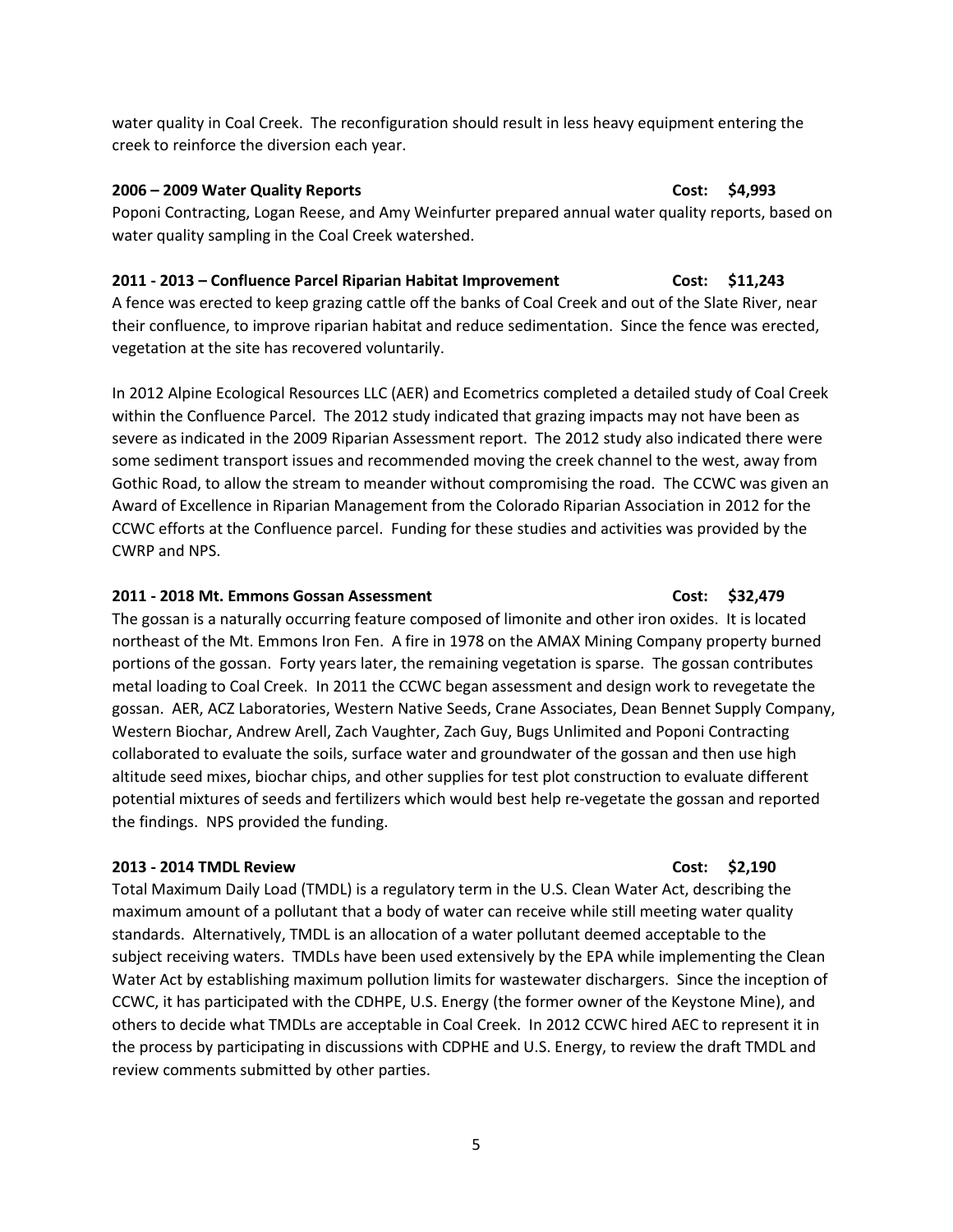### **2013 Ender Mill Site Revegetation Cost: \$1,341**

# The Ender Lumber Company mill site is located at the top of the Coal Creek watershed, near Ohio Pass. The site had been used as a lumber mill, a garbage dump and a shooting range. The CCWC, AmeriCorps National Civilian Corps (NCCC) and the USFS cleaned up the site and created a limited parking area with funding from the USFS and Patagonia. USFS and NCCC expenses are not included in the above cost.

### **2013 Crested Butte Headgate Diversion Project Cost: \$18,884**

CCWC hired Crane Associates to design a new diversion structure and headgate, west of Town, for the Town water supply system. Prior to the project, Town crews entered Coal Creek annually with heavy equipment to create the diversion by pushing sediment, concrete and trees. The annual goal was to create a pond so water could be diverted into the Town system. After completion of the project, the site appears to be a rock garden, through which fish can swim, and the Town should not need to disturb the creek. Funding was provided by CWCB, UGRWCD and the Town. Lacy Construction provided equipment and the Town crews did the work under the guidance of Crane Associates.

## **2014 - 2021 Temporary Modifications & Site-Specific Standards for Coal Creek Cost: \$65,143**

The Colorado Water Quality Control Commission (WQCC) has the option to adopt temporary modifications to water quality standards (temp mods) in certain cases where instream water quality standards are not attained, and a discharger has a demonstrated or predicted permit compliance issue. Temp mods are reviewed at least every three years by the WQCC. Coal Creek has had temp mods for over 20 years. Since CCWC began, it has participated in the WQCC hearings on this subject. In 2014 the CCWC used donations to hire AEC to represent CCWC at the WQCC and help direct the discussion about revisions to the temp mods for Segment 12 - Coal Creek below the Town water supply intake.

The 2016 Memorandum of Understanding, signed by the Town, MEMC, CDPHE, Colorado Department of Natural Resources, and Gunnison County said the signatories would work to develop site-specific water quality standards for Coal Creek. The Town hired CCWC to be a technical advisor to the project because CCWC had already been working on the temp mods for Coal Creek. CCWC continued to sub-contract with AEC and Zach Vaughter, until he resigned from the CCWC, to be the technical resources required by the Town. In 2017 all parties agreed on cadmium standards in Coal Creek. Funding was provided by, CCWC, the Town, the Red Lady Coalition, Gunnison County and MEMC. Water quality standards may be set for other metals in the creek by the WQCC, soon.

## **2010 – 2016 Design and install BMPs below the Iron Fen Cost: \$181,030**

The Mount Emmons Iron Fen is a unique geologic feature that is estimated to be 10,000 years old and a natural source of metals to Coal Creek, Segments 11 and 12 (Segments 11 and 12 of the Gunnison River Basin). A tracer study was conducted during runoff in 2007 by University of Colorado researchers Dr. Joseph Ryan and others. The study found, that in this reach, aluminum, cadmium, copper, and zinc exceeded chronic aquatic life toxicity standards. Drinking water supply standards were not exceeded. The exceedances occurred downstream of the iron fen for aluminum, downstream of the gossan for cadmium, downstream of the tributary carrying the Mount Emmons treatment plant effluent drainage from the Keystone Mine property for copper, and over the entire reach for zinc. In 2011 and 2012, CCWC partnered with the USFS to assess a degraded part of the iron fen wetland that sits adjacent to the Kebler Pass Road. Between 2010 and 2012 AEC, Zach Vaughter and Bugs Unlimited took water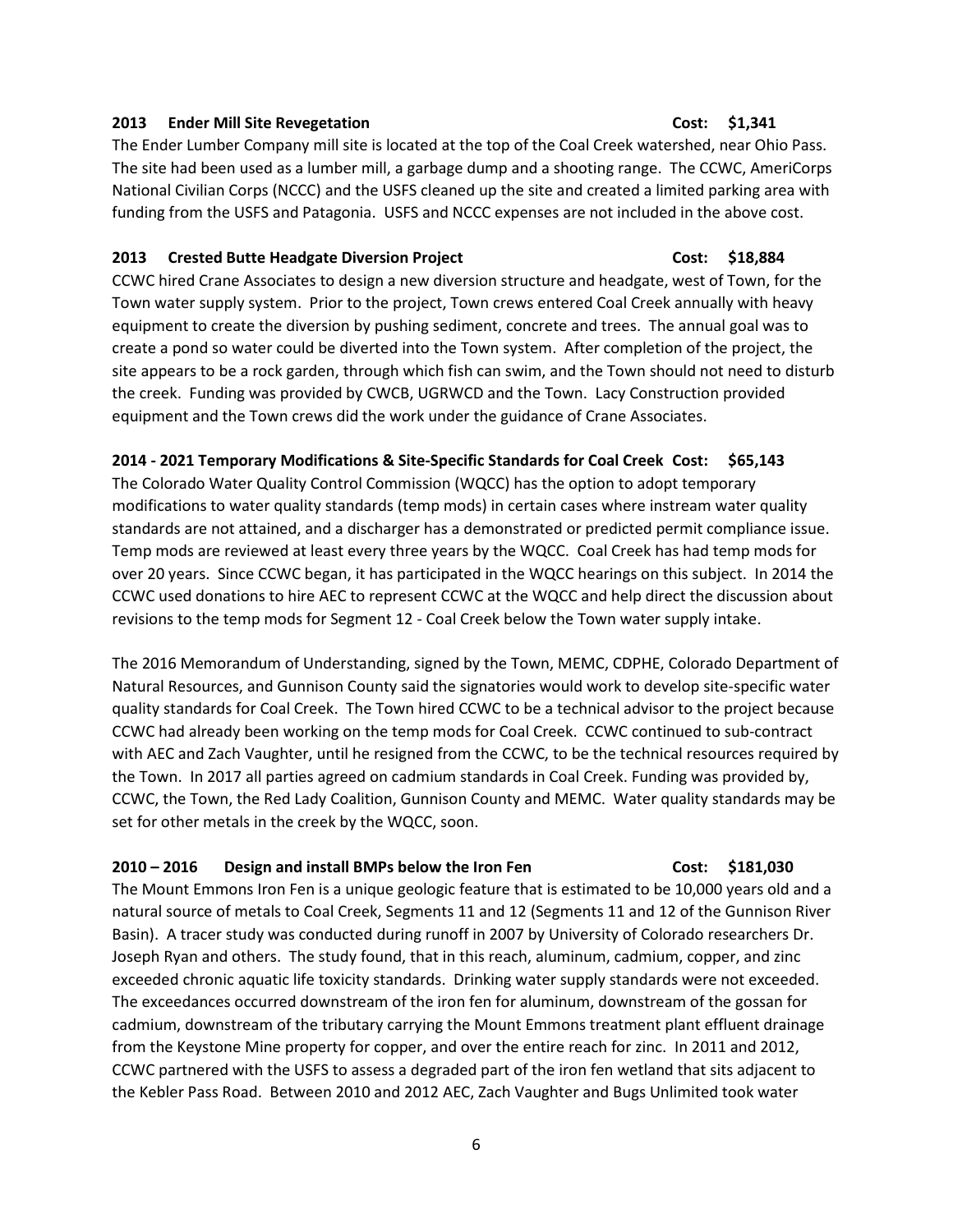quality samples from Coal Creek, downstream of the Iron Fen and gossan. The EPA lab analyzed the samples which indicated increased levels of aluminum, cadmium, copper, iron and zinc. The University of Colorado's Outreach Committee funded the tracer study.

In 1986 Gunnison County dug a ditch to de-water the adjacent hill slope that continually sloughed material onto Kebler Pass Road. This sloughing required frequent and costly maintenance of the road. The ditch eliminated water flow to the hill slope, but also to the down gradient southwestern portion of the wetlands. This, in turn, adversely affected the natural processes of the lower portion of Iron Fen wetlands. The USFS and the CCWC created a restoration design, with the help of David Cooper, Ecologist, to allow natural sheet flow from the Iron Fen to reclaim the wetland down gradient of the ditch. The project constructed a drainage system on the hill slope, below the 1986 ditch, including culverts under Kebler Pass Road. The project is designed to prevent excessive stormwater run-off and minimize road maintenance, while sequestering metals in wetland vegetation and organic matter, thereby improving water quality in Coal Creek. The U.S. Natural Resources Conservation Service designed the initial drainage project and the USFS designed the final project with input from the U.S. Army Corps of Engineers and Gunnison County. Lacy Construction, McCollum Construction, and Al's Backhoe did the construction work. USFS and NPS provided funding for the project. The NRCS donated its engineering time to the project.

## **2014 McCormick Ditch Headgate and Diversion Project Cost: \$15,391**

Gravel had been used to create a diversion structure for the McCormick Irrigation Ditch. The diversion structure needed annual maintenance requiring the use of heavy equipment in Coal Creek. Below the diversion structure, Coal Creek was often dry in the late summers of the early 2000's because all remaining water was diverted into the McCormick Ditch. The CCWC hired Crane Associates to design a new diversion structure made of rocks that would allow some water to bypass the headgate. Town Public Works staff and Zach Vaughter, with volunteers, did the work. Funding was provided by the UGRWCD, the CWCB and the Gunnison Basin Roundtable. Lacy Construction donated some machinery and the rocks were purchased from United Companies.

**2018-2021 Standard Mine Interim Monitoring Project (SMIMP) Cost \$42,618** CCWC is monitoring the Standard Mine outflow in Elk Creek to help CDPHE and EPA determine the effectiveness of the Phase I remedial action (bulkhead and source water controls) and whether Phase II remedial action is required. Sample collection occurs throughout the summer and fall each year. Data analysis is on-going. Sampling will continue for three to five years. Sampling and analysis are paid for by the EPA through CDPHE.

## **2021 Water Quality Report, Coal Creek Cost 54,896 Cost 54,896**

This report displays the findings and summarizes whether standards were met in three segments of Coal Creek for arsenic, cadmium, copper, lead, manganese and zinc in 2020-2021. Data analysis was done by AEC and AE. Donations, UGRWCD, the Town and DRMS paid for the analysis.

# **Slate River**

## **2011 - Upper Slate River Watershed: Water Quality Data Analysis & Summary Cost: \$6,788**

7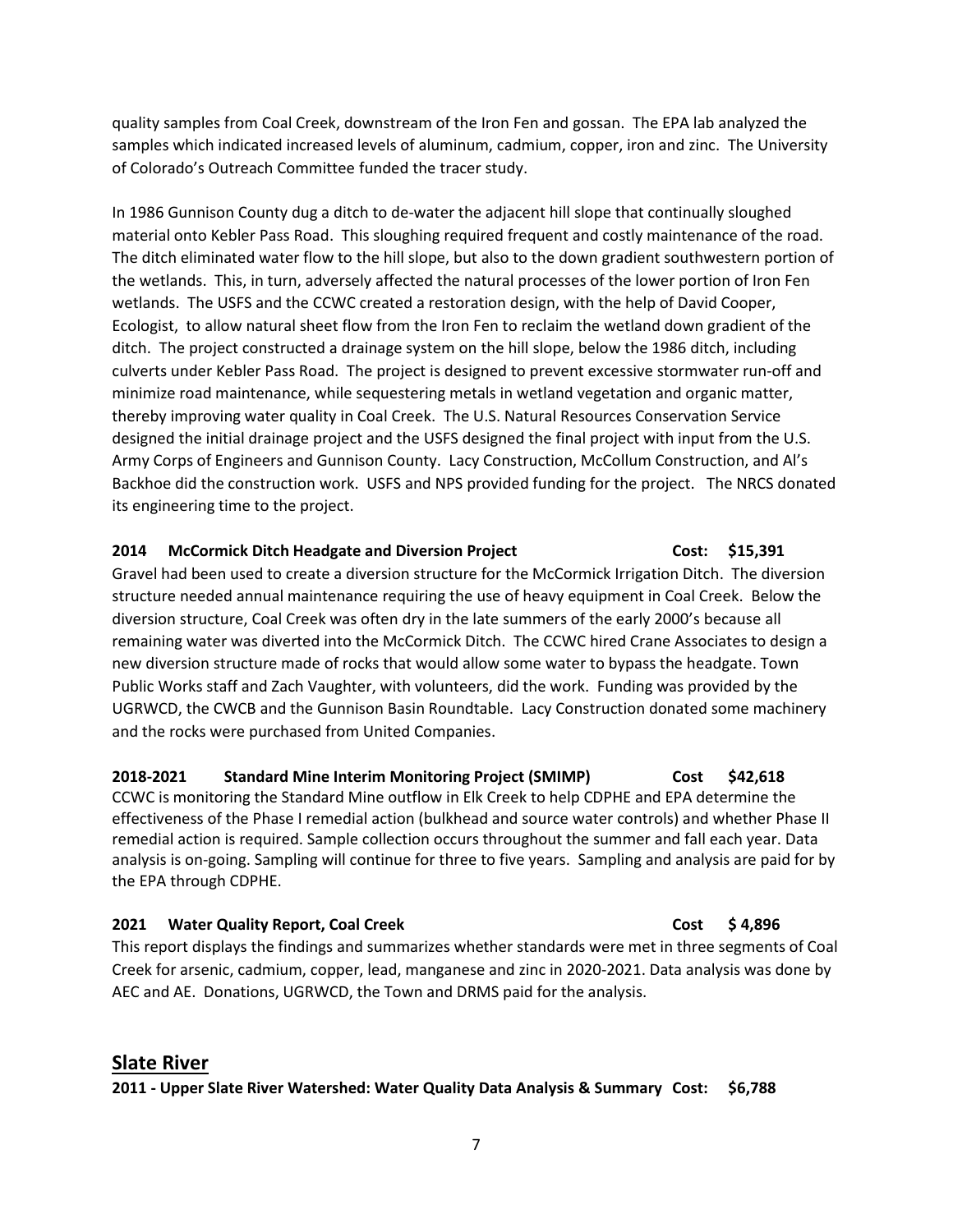Ashley Bembenek was hired by CCWC to do a water quality document search, organize data, evaluate data and prepare a report. The report summarizes water quality data, collected from 1995 to 2010, in the Upper Slate River watershed. The report was completed to inform the watershed planning process by identifying the most common water quality issues in the watershed.

## **2011 – 2013 Water Quality Monitoring in the Upper Slate River Watershed Cost: \$23,314**

The CCWC, Bugs Unlimited LLC, the U.S. Bureau of Land Management (BLM) and AEC collected water samples to test for heavy metals and e coli. The presence of macroinvertebrates was also evaluated. The CHRF funded the labor and CDPHE-WQCD and NPS funded the analysis.

# **2011 -2012 Upper Slate River Geomorphic Assessment Cost: \$8,783**

The CHRF provided funding for AER, EcoMetrics, Zach Vaughter and Poponi Contracting to identify potential sediment pollution sources and priorities for the Upper Slate River watershed.

# **2012 - 2014, 2021 Upper Slate River Watershed Plan Cost: \$30,851**

The NPS, DRMS, USFS, BLM and private donations provided funding to hire AEC and Aqua Ria Ltd. to create a watershed plan for the Upper Slate River watershed which addresses non-point source water pollution. The Upper Slate River Watershed Plan (USR Watershed Plan) will serve the CCWC as a guiding organizational document for the coming years by identifying priority projects that address water quality impairments and overarching watershed health in the Upper Slate River watershed. The plan was updated in 2021 to included findings from the 2018-2021 E. coli sampling and analysis, including samples taken from Washington Gulch. CDPHE and UGRWCD paid for the 2021 update.

**2014 - 2015 Recruitment & Public Outreach for the Slate River Watershed Cost: \$34,824** The CCWC recruited members of the public as well as representatives from local, state, and federal entities working in the Upper Slate River watershed. Quarterly stakeholder and public meetings were held to inform the public and stakeholders about the process and receive input on the USR Watershed Plan. These meetings allowed for public dialog during the planning process. CCWC developed organizational outreach materials, programs, and educational events surrounding development of the USR Watershed Plan. NPS paid for the outreach, as part of the watershed plan.

# **2014 - 2018 Redwell Basin Mapping, Water Quality Monitoring and Report Cost: \$36,700**

CCWC provided scientific assistance and field coordination of all basin-wide water quality monitoring and mapping in Redwell Basin, a portion of the Upper Slate River watershed Data analysis and data upload, to the State Data System, also occurred. The analysis found that after DRMS closed the drill hole in Redwell Basin, in the fall of 2013, metal concentrations in Redwell Creek, downstream of the drill hole, decreased by 20 to 60 percent. Metal concentrations in Oh-Be-Joyful Creek, downstream of Redwell Creek, decreased by 10 to 40 percent during high flow and by 30 to 70 percent during low flow. DRMS provided funding for labor and CDPHE-WQCD covered water quality analysis costs. Other partners included the USFS and the NPS program. AEC, Zach Vaughter, and Zach Guy provided the labor for this project.

# **2014- 2018 Portable Toilet at Musicians Camp Cost: \$4,974**

After CCWC counted as many as 100 tents and campers at the small, informal, dispersed camping area known as "Musicians Camp" along the Slate River, CCWC began providing portable toilets during the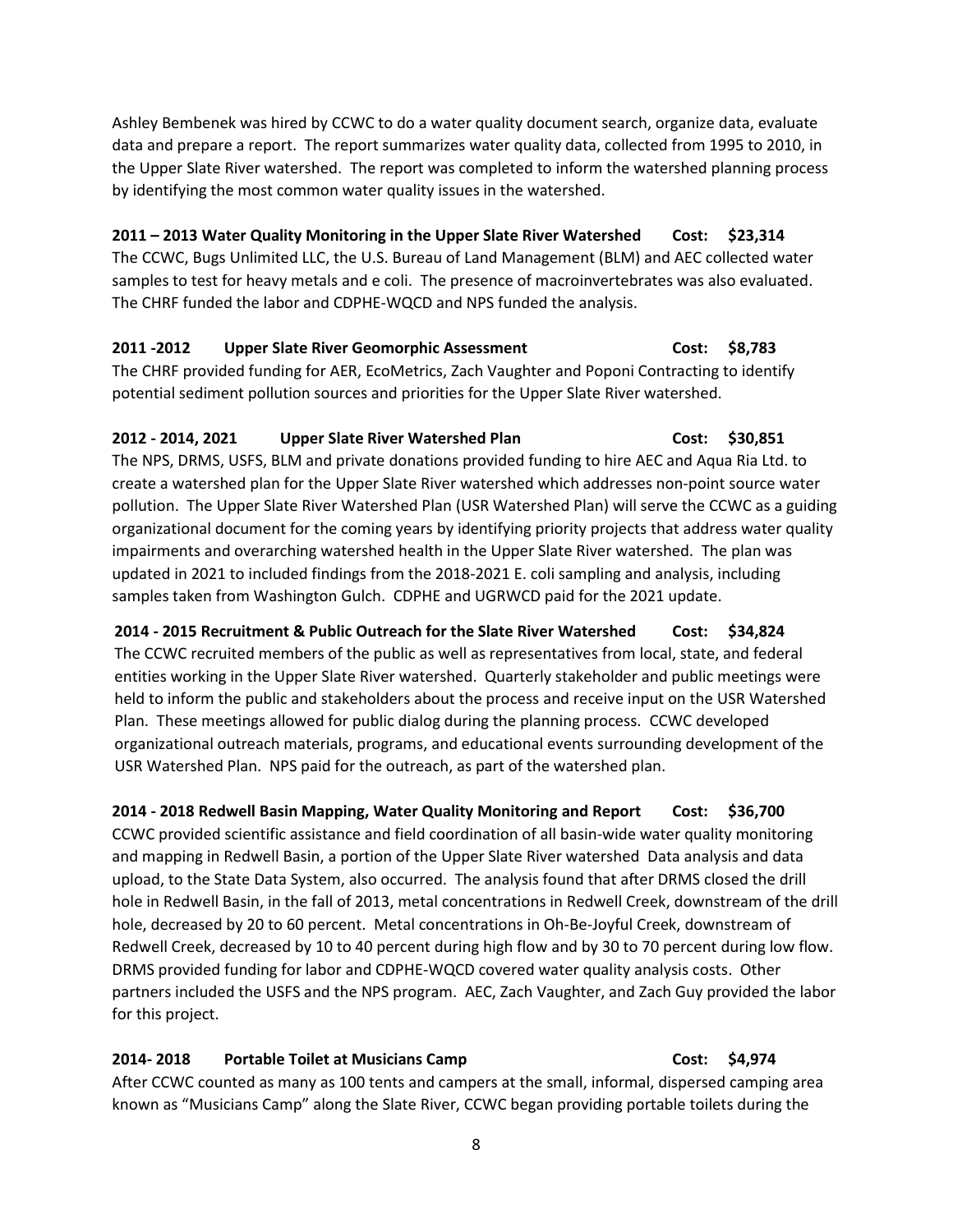summer months (June – September). Gunnison Construction & Septic provided the toilets that were paid for by the USFS, donations and the Town. Additional maintenance expenses were paid by the USFS.

## **2012-2021 Gunsight Processing Area Reclamation Cost: \$504,186**

The Gunsight Processing area is near the confluence of Oh-be-joyful Creek and the Slate River. In the 1970s ore from the Daisy Mine, on the north side of Mt. Emmons, was transported to the Gunsight Processing Area, on BLM property, for later processing. The processing never occurred but the ore remained. In the interim, Amax Corporation used the site to build a metal building and stored core samples from Mt. Emmons. In the early 2000s, some of the core samples were donated to the Colorado State University Geology program. In 2012 the owners of the Daisy Mine paid for the removal of the core samples and the building.

The site was an attraction to recreational users, and therefore, it was a potential human health risk. The ore on site was high in several metals. In 2017 CCWC and BLM supported DRMS in the reclamation of the site. The ore was wrapped in a liner and rock was placed on it. The site was re-vegetated and monitoring wells were installed to monitor the flow of ground water and minerals off the site. The project was funded by DRMS, NPS, BLM, the Town, and the Daisy Mine owners. AEC and Zach Vaughter worked with DRMS on the project and the NPS funding was obtained by CCWC. The Town delivered compost from its wastewater treatment plant to the site.

After reclamation, CCWC monitored the site during snowmelt and spring runoff. All reclamation best management practices performed as designed and there was no off-site runoff. In the summers since the reclamation, scentless chamomile has been found on site. CCWC organized weed removal days. Approximately 50 pounds of scentless chamomile were removed from the site in 2018. Contractors were hired by DRMS to spray for weeds. In late fall of 2018, portions of the site were re-seeded to help outcompete invasive species in the future. CCWC continues to monitor the site.

The groundwater data analysis was completed to support reclamation design. Groundwater flow patterns during 2017 suggest that the interceptor ditch installed upgradient of the repository should effectively isolate the repository from shallow groundwater and surface water runoff.

Two water quality sample events were conducted in July and September, 2018. In both instances, the site lacked water. The lack of water may be attributed to effective reclamation design, the 2018 drought, or both. The field work and groundwater analysis were funded through a DRMS grant.

## **2017-2018 Daisy Mine Pre-reclamation Field Report Cost: \$3,585**

AEC was hired by CCWC to collect sediment samples at the Daisy Mine, map the site, analyze mine waste at the site for minerals and develop a pre-reclamation field report about for the Daisy Mine. Sediment metal concentrations were measured by XRF in the fall of 2016. The field work and memo were funded through a DRMS grant. The field data were used to develop a preliminary reclamation design for the Daisy Mine site.

# *2018-2021 E. coli* **Monitoring in the Upper Slate River Watershed Cost \$ 33,917**

CCWC sampled the Slate River near the confluences of Coal Creek and Washington Gulch for Escherichia coli. (*E. coli*.) The study found that Coal Creek, the Slate River from Coal Creek to downstream of Washington Gulch, and the mouth of Washington Gulch were likely impaired for *E. coli* based on the